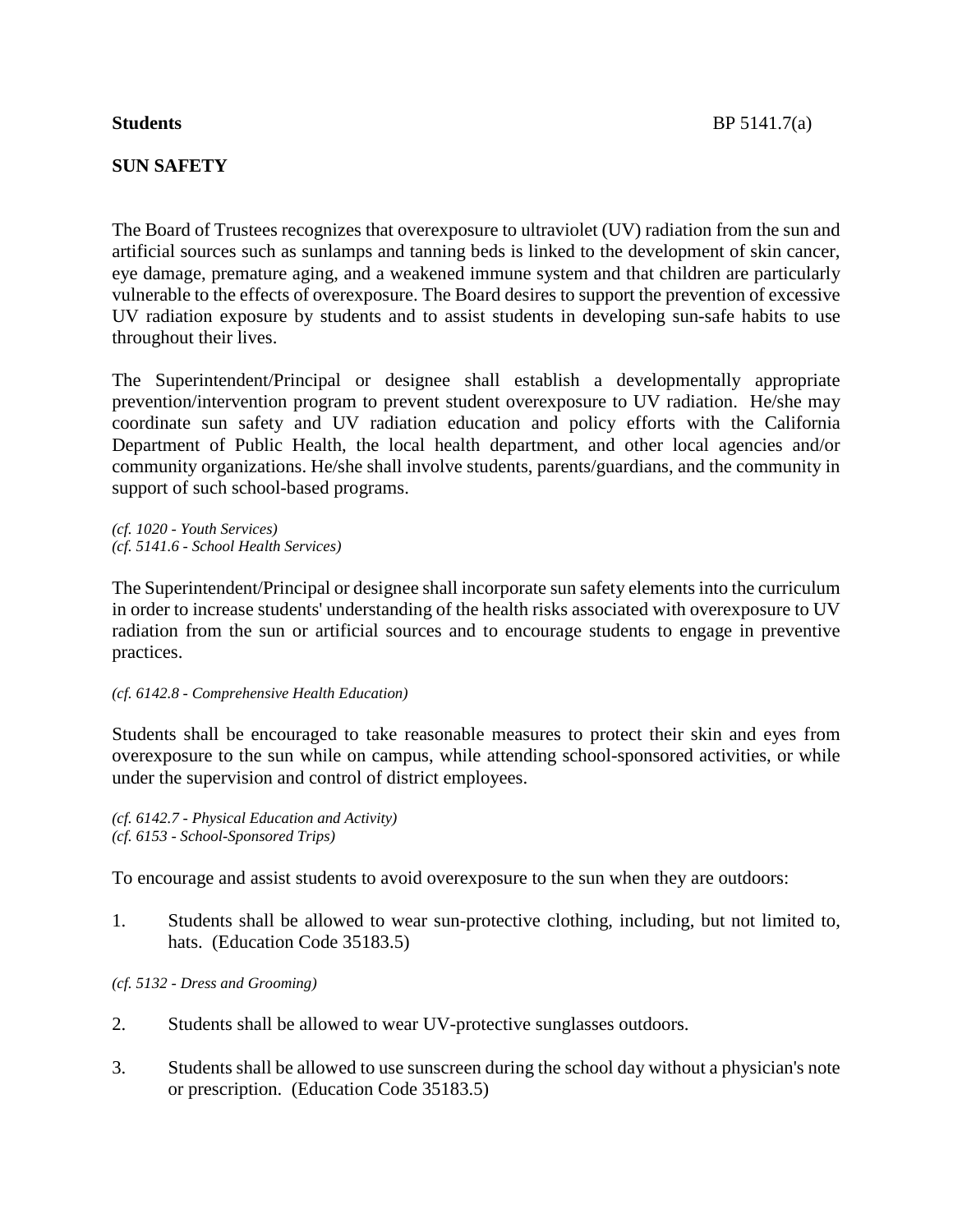## **SUN SAFETY** (continued)

4. Students shall be allowed to use UV-protective lip balm.

The Superintendent/Principal or designee may monitor the UV Index and modify outdoor school activities with regard to the risk of harm associated with the Index level.

Staff shall be encouraged to model recommended sun-safe behaviors, such as avoiding excessive sun exposure, using sunscreen, and wearing hats and other sun-protective clothing.

The Superintendent/Principal or designee shall inform school staff and parents/guardians of the district's sun safety measures and shall encourage parents/guardians to provide sunscreen, lip balm, hats, and other sun-protective clothing for their children to use at school. The Superintendent/Principal or designee also may provide information to parents/guardians about the risks of overexposure to UV radiation and preventive measures they may take to protect their children during nonschool hours.

*Legal Reference: (see next page)*